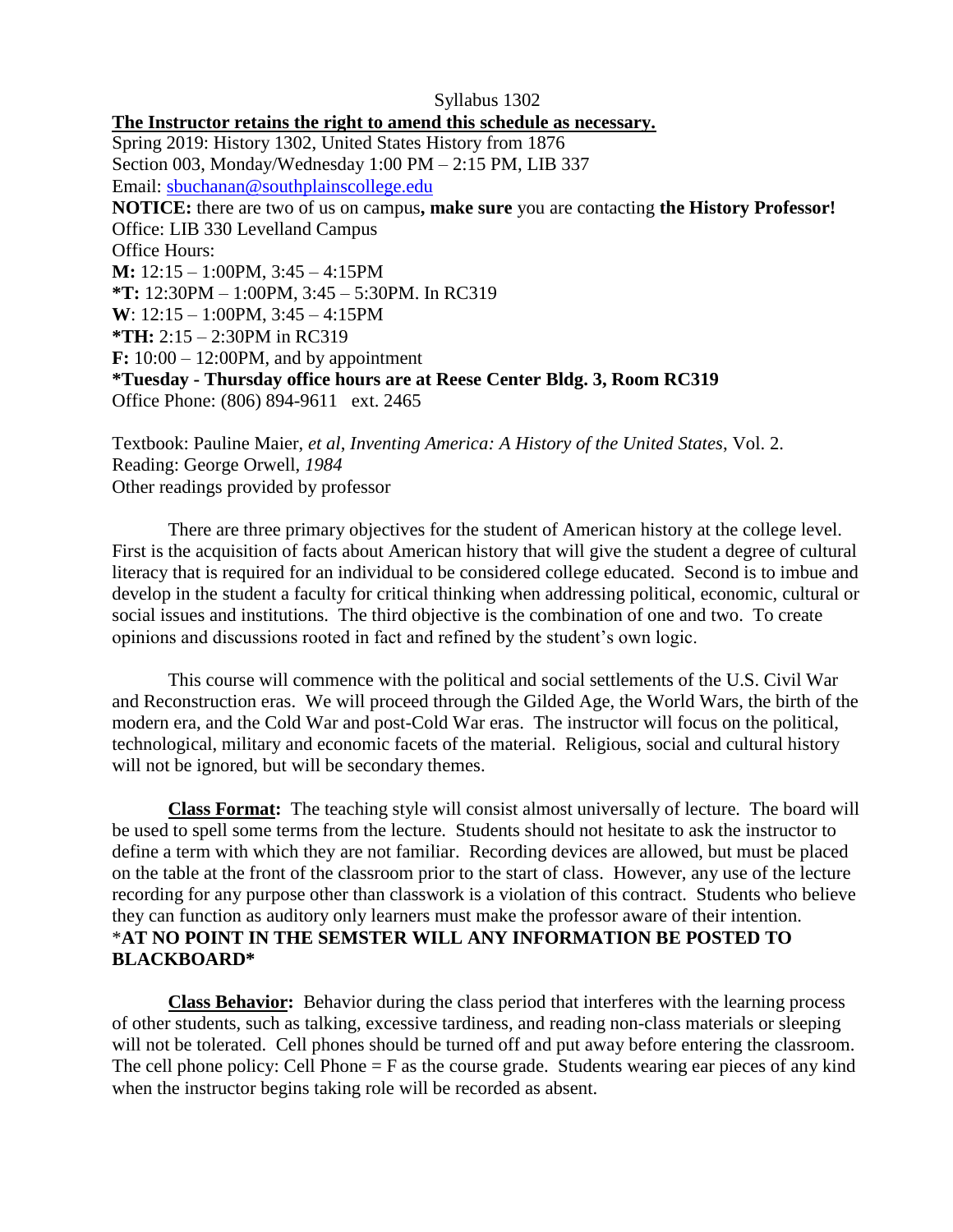**Attendance:** Attendance is expected and required. Roll will be taken at each class meeting. On the fifth unexcused absence, or on the third consecutive absence, the student will be dropped from the course with an F. Students who arrive late to class should talk with the instructor following the class or during office hours to prevent being counted absent.

**Time Management:** Success in a college level course requires that the student discipline themselves and spend significant time learning the course material outside of lecture. To determine the amount typically needed the student should take the number of credit hours of a given class and multiply by three. Thus for History 1302, a three credit hour class, the student should expect to spend nine hours a week outside of class working with the material.

**Students with disabilities**: Students with disabilities, including but not limited to physical, psychiatric or learning disabilities, who wish to request accommodations in the class should notify this instructor and the Special Services Office at the beginning of the semester so that the appropriate arrangements may be made. In accordance with federal law, a student requesting accommodations must provide acceptable documentation of his/her disability to the Special Services Coordinator. For more information, call or visit the Special Services Office in the Student Services Building, 894-9611 ext. 2529, 2530.

**Student Absence for Observation of Religious Holy Days:** A student who is absent from classes for the observation of a religious holy day shall be allowed to take an examination or complete an assignment scheduled for that day within a reasonable time after the absence if, not later than the fifteenth day after the first day of the semester, the student had notified the instructor of each scheduled class that the student would be absent for a religious holy day.

| <b>Grade Calculations:</b> | Examinations: 60% of final grade                                   |
|----------------------------|--------------------------------------------------------------------|
|                            | Exams 1, 3, 4 (4 = final) top three of four                        |
|                            | Participation and Attendance 10%                                   |
|                            | 1984 assignment 10%                                                |
|                            | Additional Readings 10% each for 20% of total grade                |
|                            | (Additional readings will be provided by the instructor)           |
|                            | *GRADE INFORMATION CAN NOT BE SENT VIA EMAIL*                      |
|                            | *PLAGARISM OR ANY TYPE OF CHEATING WILL RESULT IN A FAILING GRADE* |

**Make-up work:** If a student misses an examination or quiz, they may be given an opportunity to make-up the work if they can do so within a reasonable amount of time.In such a situation it is the responsibility of the student to schedule a make-up time and place with the instructor and to confirm the make-up via email one day previous to the scheduled make-up. If a student fails to keep a scheduled makeup appointment, a grade of zero (0) will be assigned for the assignment that cannot be removed from the average. Allowing make-up work is a courtesy extended by the professor and the student will be responsible for managing the arrangements.

"Studying hiStory, my friend, iS no joke and irreSponSible game. to Study history one must know in advance that one is attempting something fundamentally impossible, yet necessary and highly important. To study history means submitting to chaos and nevertheless retaining faith in order and meaning. It is a very serious task, young man, and possibly a tragic one." ---HERMAN HESSE, MAGISTER LUDI 1943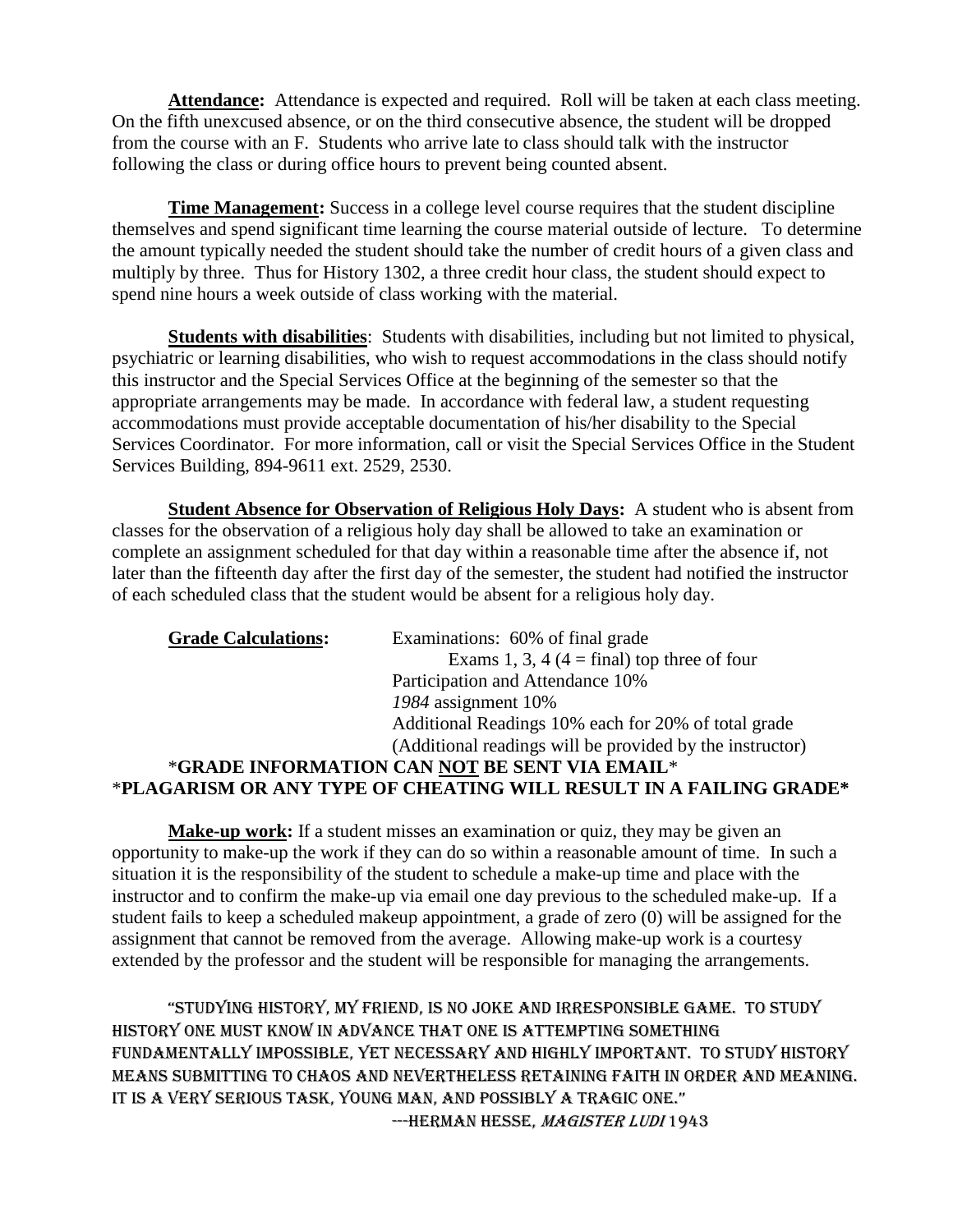#### **Course Schedule: History 1302.003, MW 1:00 – 2:45, LIB 337**

Victorian –ISMS

The Gilded Age, the West, Railroads

Populism & Progressivism

#### **Monday, January 21st: Martin Luther King Day: Classes do not meet.**

#### **Wednesday, January 23rd: All the World Akin, assignment due (instructor will hand out reading)**

### **Wednesday, February 6th: Exam #1**

Road to Twentieth-Century Super-Powers and Imperialism

World War I

## **Wednesday, February 27th: Exam #2**

The Twenties & Thirties

#### **March 11 – 15: Spring Break**

#### **Wednesday, March 20th: Advertising and Marketing assignment (instructor will hand out reading)**

Depression and Extremism

World War II

#### **Wednesday, April 3rd: Exam #3**

The Cold War begins

### **Wednesday, April 17th: Orwell Reading,** *1984,* **due**

### **Monday, April 22nd: Easter Break**

Cold War America

### **FINAL EXAM: Wednesday, May 8th , 10:15 AM – 12:15 PM, LIB337**

Students should maintain all materials returned by the professor for grade verification